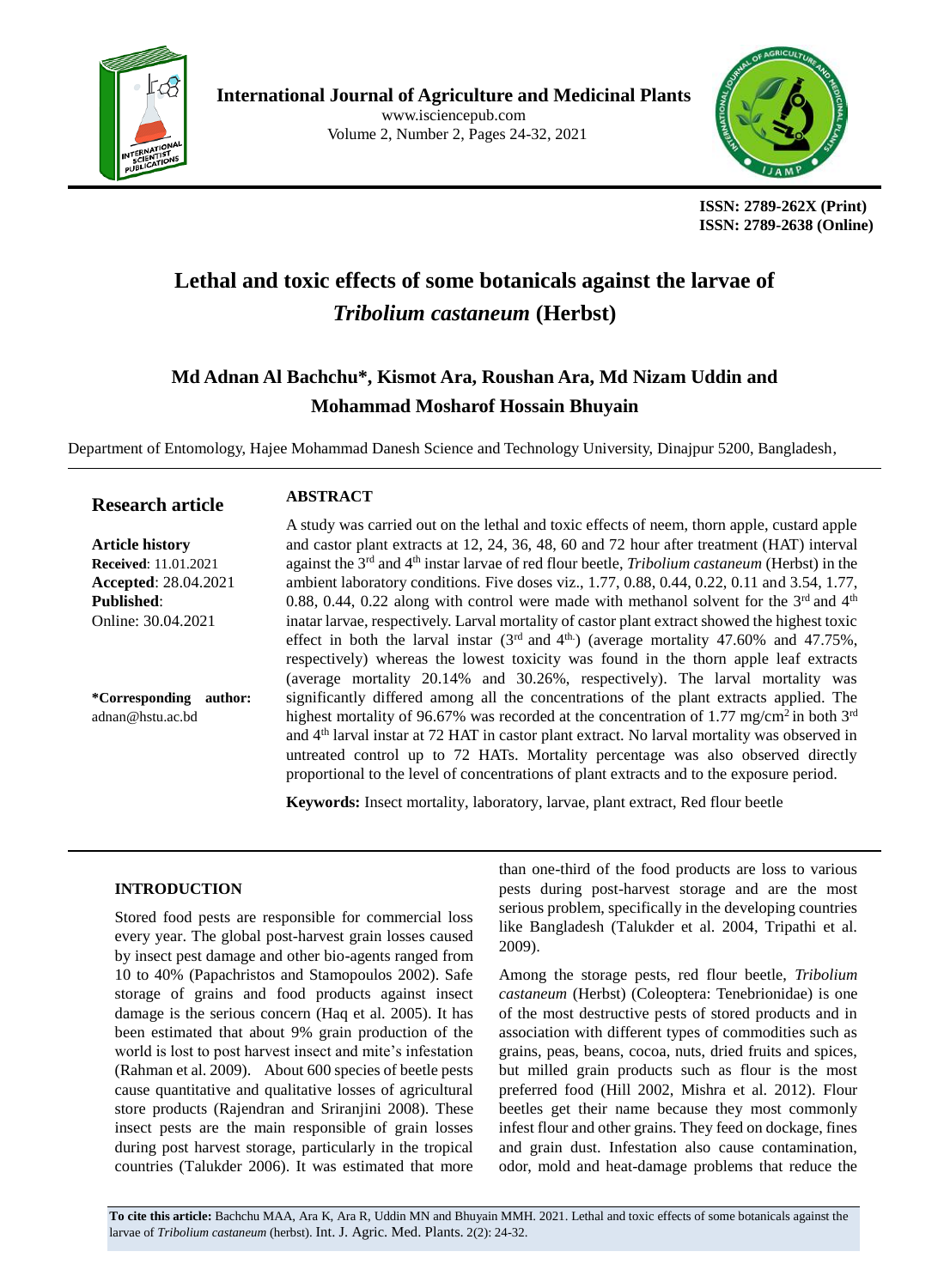quality of the grain and may make it unfit for processing into feed for humans and animals (Mondal 1994). During the last few decades fumigants mainly phosphine and methyl bromide played a key role in the control of several stored grain pests but methyl bromide residues have been found to persist in certain fumigated food products (Norman 2000). However, application of chemicals has led to a number of severe problems such as environmental deterioration due to chemical residues, insect resistance against these repeatedly used chemicals, deterioration of food grains due to residues and affect to the non-target organisms in the surroundings (Grunwald et al. 2014). Considering the health hazards and ecological changes has forced the researchers to find the new ways of stored grains insect pests' management. In recent years, a lot of research has been done to searching environmental safe compounds for controlling of store grain pest.

Botanicals products have been successfully exploited as insecticides, insect repellents and insect antifeedants (Bachchu et al. 2017, Ara 2015). These botanical products are safe to use for human beings and have minimum effects on the ecosystem. There are a large number of studies conducted on the toxicity effects of neem, dhutara, castor and custard apple plant extracts against the adult stages of stored grain pests like red flour beetle (Zahir et al. 2010, Joel 2015) but research works have been focused with the efficacies of plant extracts directly on the larval mortality of red flour beetle are suprisingly very few (Yasir et al*.* 2012, Bachchu et al 2017, Kismot et al. 2021). Therefore, the present study was undertaken to evaluate the lethal and toxic effect of thorn apple, neem, custard apple and castor plant extracts against the  $3<sup>rd</sup>$  and  $4<sup>th</sup>$  instar larvae of *Tribolium castaneum* under laboratory conditions.

## **MATERIALS AND METHODS**

**Location of the study:** The present study on the lethal and toxic effect of four indigenous plant extracts against the 3rd and 4th instar larvae of red flour beetle, *Tribolium castaneum* (Herbst) was conducted in the laboratory, Department of Entomology, Hajee Mohammad Danesh Science and Technology University (HSTU), Dinajpur during the period of February to July 2016.

**Collection and preparation of food medium:** Healthy wheat grain, *Triticum aestivum* was purchased from the local market of Dinajpur town. After purchased the grain was made flour in a grinding machine. This flour was then used for food medium to rearing of red flour beetle. Standard mixture of whole wheat flour with powdered dry yeast in a ratio of 19:1 (Park and Frank 1948, Park 1962, Zyromska-Rudzka 1966) was used as food medium. Food medium was sterilized at 60 <sup>0</sup>c

temperature for 6 hours in an oven, before use. After sterilization food was not used until at least 15 days to recover its moisture contents (Khan and Selman 1981, Mondal 1984). In the micrometer sieve, both flour and yeast were passed through and then were mixed thoroughly for homogeneous mixing.

**Rearing of** *Tribolium castaneum* **and collection of eggs:** The adults of *Tribolium castaneum* were collected from naturally infested wheat flour from the local market of Dinajpur. Beetles were reared in glass beaker (500 ml) with the food medium. Then the beakers were kept in an incubator at  $30 \pm 0.5^{\circ}$ C temperature without light and humidity control. About 500 adults in each beaker were introduced with 500 g of food, respectively. The cultures were checked in regular intervals and eggs along with larvae were separated to increase the population properly. A crumpled filter paper was placed inside the beaker for the easy movement of the adults and to avoid the cannibalism of eggs. The beaker was covered with a cloth and kept in an incubator at  $30 \pm 0.5$ °C for egg collection. In regular interval, the eggs were collected by sieving the food medium by two sieves of 500 and 250 mesh separating the adults and eggs, respectively following the methods of Khan and Selman (1981). For egg collection, mainly 250µm sieves were used. The collected eggs were kept in 50 mm in diameter Petri dishes and incubated at the same temperature (30  $\pm$  $0.5^{0}C$ ).

**Determination of larval instars:** The Eggs were hatched after  $3 - 5$  days and the newly hatched larvae were collected with a fine camel hair brush and then shift to the fresh food medium for culture. The larval instars were determined by counting the number of exuviate (larval skin) deposited in the food medium (Mondal 1984). The 2nd day larvae were found as first instar larvae while the second, third, fourth, fifth, and sixth instar larvae were found from the larval culture on  $3<sup>rd</sup>$ , 6<sup>th</sup>, 9<sup>th</sup>, 12<sup>th</sup>, and 16<sup>th</sup>, day after hatching, respectively. Larval culture was also maintained in an incubator in the temperature at  $30^{\circ}$  c  $\pm$  0.5<sup>°</sup> c without light and humidity control. The food medium was replaced by three days interval to avoid conditioning by the larvae.

**Preparation of plant extract:** The fresh plant leaves of custard apple (*Annona reticulata*), neem (*Azadirachta indica*), castor (*Ricinus communis*) and thorn apple (*Datura stramonium*) were collected from the HSTU campus and the nearest of Dinajpur. After collection, they were dried in shade followed by one day sun dried for 4 hours. Powders were made separately by an electric grinder in the laboratory. For extract preparation, 100 g of every plant powders were taken separately in a 500 ml conical flask and mixed with 300 ml of methanol. The mixture was stirred for 30 minutes

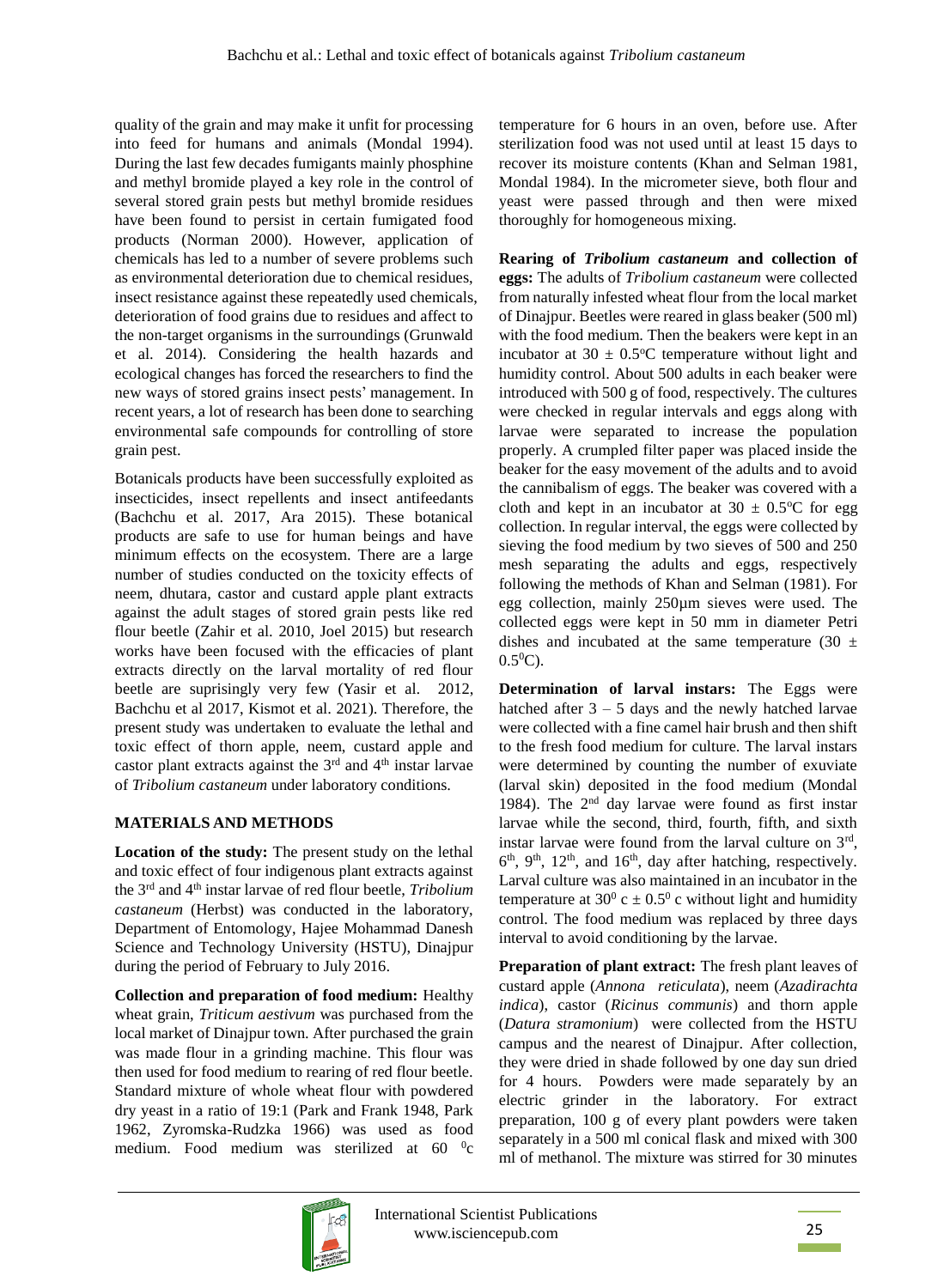and allowed to shaking in the shaker machine for 24 hours. Then the mixture was filtered through a filter paper (Whatman no. 1) and allowed to evaporate the solvents in the vacuum rotary evaporator. After evaporation, crude extracts were found which were preserved in tightly corked vials and stored in a normal refrigerator for further experimental use.

**Preparation of doses:** Five doses viz., 1.77, 0.88, 0.44, 0.22, 0.11 and 3.54, 1.77, 0.88, 0.44, 0.22, along with control were made with methanol solvent for the 3<sup>rd</sup> and 4 th instars larvae, respectively. Prior to conducting study, pilot experiment was done to obtain the appropriate dose in different larval instars.

**Bioassay test (mortality test):** Residual film method (Busvine 1971) was used to toxicity test. For larval bioassay, 1 ml plant extract of each dose was dropped separately on Petri dishes (60 mm) with the help of pipette, covering uniformly the whole area of the Petri dish internally. The Petri dishes were then kept open for sometimes to evaporate the solvents fully. Ten larvae of 3<sup>rd</sup> and 4<sup>th</sup> instars were released in each Petri dish separately. Only methanol solvent was used for the control treatment. Three replications were made for each dose of all the treatments. The Petri dishes were then kept without food in the laboratory and larval mortality was recorded at 12, 24, 36, 48, 60 and 72 hours after treatments. The percentage of mortality was corrected using Abbott's formula (Abbott 1987).

$$
P = \frac{\dot{P} - C}{100 - C} \times 100
$$

Where,

 $P =$  Percentage of corrected mortality  $P'$  = Observed mortality (%)  $C =$ Mortality (%) at control

**Statistical analysis:** The experiment was conducted using CRD. The collected data were statistically analyzed by MSTAT-C computer program. The significance of the mean difference was tested by DMRT. The observed mortality was also subjected to probit analysis.

#### **RESULTS AND DISCUSSION**

**Lethal effect of different plant extracts against 3rd and 4th instars larvae of red flour beetle:** Lethal effect at 12, 24, 36, 48, 60 and 72 HATs of different plant extracts against 3<sup>rd</sup> and 4<sup>th</sup> instars larvae of red flour beetle are presented in Table 1. The  $LD_{50}$  values at 12 HAT indicated that castor  $(142.51 \text{ mg/cm}^2)$  plant extract was the most toxic followed by thorn apple (1133.78 mg/cm<sup>2</sup> ) plant extract while custard apple (1556.61



 $LD_{50}$  values at 24 HAT indicated that thorn apple (2.07) mg/cm<sup>2</sup> ) plant extract was the more toxic effect followed by castor  $(3.52 \text{ mg/cm}^2)$  whereas custard apple plant extract showed the least toxic. Similarly, castor plant extract was also maintained its highest toxicity (0.16, 0.12, 0.0002, and 0.0014 mg/cm<sup>2</sup>) at 36, 48, 60 and 72 HATs among all other plant extract against 3rd instar larvae. Among the treatments,  $LD_{50}$  values at 12, 24 and 48 HATs indicated that castor (55.67, 2.61 and 0.18 mg/cm<sup>2</sup> ) plant extract was the most toxic effect among the treatments against  $4<sup>th</sup>$  instar larvae. On the other hand,  $LD_{50}$  values at 36, 60 and 72 HATs indicated that thorn apple  $(0.61, 0.05, \text{ and } 0.033 \text{ mg/cm}^2)$  plant extract was the more toxic effect against  $4<sup>th</sup>$  instar larvae. The chi-square values were insignificant at 5% level of probability of different plant extracts at different HAT and mortality of custard apple did not show any heterogeneity.

mg/cm<sup>2</sup> ) plant extract was the least toxic among the treatments against  $3<sup>rd</sup>$  instar larvae. On the other hand,

Results from the present study indicated that all the tested plant extracts would be effective to control the larvae of *Tribolium castaneum* but castor plant extract will be most effective. This result is in agreement with those results reported by Bachchu et al. (2017) and Ara et al. (2021). Bachchu et al. (2017) reported that LD<sub>50</sub> values (77.75, 1.50, 0.32, 0.0096, 0.0093 and 1.72E-07 mg/cm<sup>2</sup> ) of castor plant extracts against 6th instar larvae of red flour beetle at 12, 24, 36, 48, 60 and 72 HATs, respectively reveled the most toxic followed by custard apple  $(443.13 \text{ mg/cm}^2)$  plant extract while thorn apple plant extract  $(2464.44 \text{ mg/cm}^2)$  was the least toxic. Ara et al. (2021) found that  $LD_{50}$  values at 36, 48, 60 and 72 HATs indicated castor (1.57, 0.61, 0.34 and 0.010 mg/cm<sup>2</sup> ) plant extract was the more toxic effect against 5<sup>th</sup> instar larvae of red floor beetle. The present results is also in agreement with results reported by Ramos-Lopez et al. (2012) who evaluated the effect of ingested ricin oil, ricinin and hexanic, acetatoethylic and methanolic extracts from 16 to 24,000 ppm on first instar *Spodoptera frugiperda* larva. All treatments with ricinin (560 ppm) and acetatoethylic extracts (1600 ppm) from *R. communis* seeds had reduced weight of the pupae by 21.6% to 4.9% respectively. The present investigation is coincided with the findings of Basheer (2014) who reported that the castor leaf extract obtained as the best with the mortality of the larvae of *Anopheles arabiensis* was 96% after 24 hours with an  $LC_{50}$  at 0.390 mg/l, 100% mortality was observed after 48 hours with  $LC_{50}$  at 0.284 mg/l.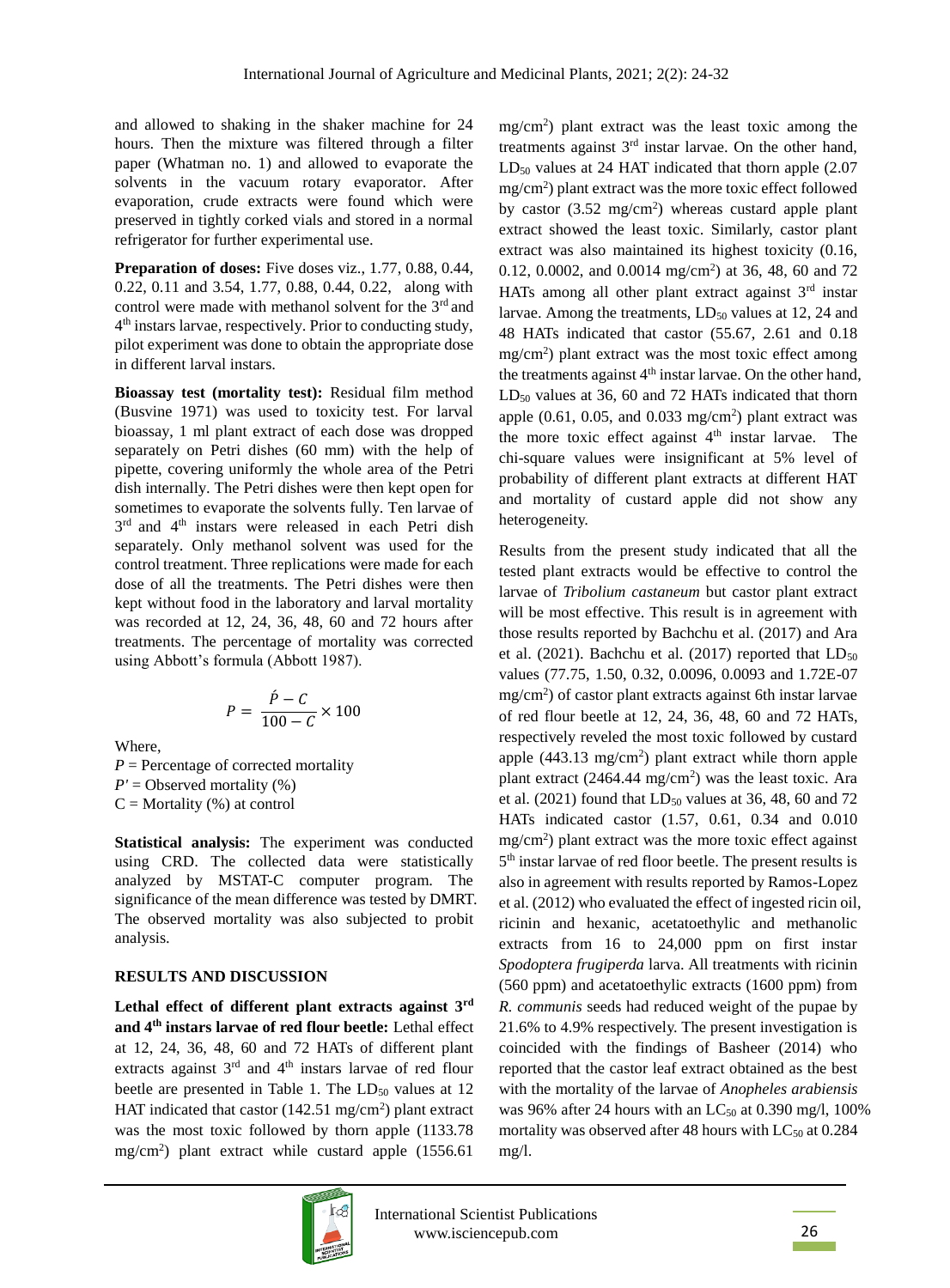| Used extracts | No of  |                 | $LD_{50}$ values      |               | $\chi^2$ values with |               |               |                 |                 |
|---------------|--------|-----------------|-----------------------|---------------|----------------------|---------------|---------------|-----------------|-----------------|
|               | larvae |                 | (mg/cm <sup>2</sup> ) |               | $3rd$ instar         |               | $4th$ instar  | 3 df            |                 |
|               | used   | 3 <sup>rd</sup> | 4 <sup>th</sup>       |               |                      |               |               | 3 <sup>rd</sup> | 4 <sup>th</sup> |
|               |        | instar          | instar                | Lower         | Upper                | Lower         | Upper         | instar          | instar          |
|               |        |                 |                       | 12HAT         |                      |               |               |                 |                 |
| Neem          | 30     | 1331.77         | 11123.9               | 0.0011        | $1.53E^{+09}$        | 4.89E-05      | $2.52E^{+12}$ | 0.91            | 0.31            |
| Thorn apple   | 30     | 1133.78         | $1.43E^{+11}$         | 0.0010        | $1.17E^{+09}$        | $3.36E^{-20}$ | $6.11E^{+37}$ | 0.40            | 0.51            |
| Custard apple | 30     | 1556.61         | 30390.2               | 8.98E-04      | $2.69E^{+09}$        | $7.62E^{-07}$ | $1.21E^{+15}$ | 0.40            | 0.10            |
| Castor        | 30     | 142.51          | 55.67                 | 0.045         | 448081.4             | 0.44          | 6949.28       | 0.15            | 0.21            |
| 24HAT         |        |                 |                       |               |                      |               |               |                 |                 |
| Neem          | 30     | 523.62          | 152.25                | 0.01          | $2.69E^{+07}$        | 0.21          | 105386.6      | 0.28            | 0.17            |
| Thorn apple   | 30     | 2.07            | 18.29                 | 0.58          | 7.31                 | 1.19          | 280.65        | 0.90            | 0.41            |
| Custard apple | 30     | 15053.2         | 32.41                 | 3.79E-07      | $5.96E^{+14}$        | 1.25          | 840.02        | 0.11            | 0.80            |
| Castor        | 30     | 3.52            | 2.61                  | 0.099         | 125.17               | 0.48          | 14.05         | 0.09            | 0.11            |
| 36HAT         |        |                 |                       |               |                      |               |               |                 |                 |
| Neem          | 30     | 7.06            | 8.87                  | 0.37          | 133.01               | 1.17          | 66.99         | 0.18            | 0.39            |
| Thorn apple   | 30     | 0.59            | 0.61                  | 0.28          | 1.24                 | 0.23          | 1.61          | 0.26            | 0.62            |
| Custard apple | 30     | 430.16          | 4.55                  | 0.0047        | 3922E <sup>+07</sup> | 1.43          | 14.46         | 0.06            | 0.21            |
| Castor        | 30     | 0.16            | 0.90                  | 0.057         | 0.49                 | 0.47          | 1.72          | 0.07            | 0.39            |
|               |        |                 |                       | 48HAT         |                      |               |               |                 |                 |
| Neem          | 30     | 0.61            | 1.13                  | 0.35          | 1.07                 | 0.61          | 2.08          | 0.70            | 1.39            |
| Thorn apple   | 30     | 0.13            | 0.29                  | 0.056         | 0.32                 | 0.09          | 0.92          | 0.10            | 2.17            |
| Custard apple | 30     | 242.17          | 0.89                  | 0.0049        | $1.18E^{+07}$        | 0.46          | 1.72          | 0.12            | 0.03            |
| Castor        | 30     | 0.12            | 0.18                  | 0.031         | 0.50                 | 0.03          | 1.11          | 0.05            | 0.29            |
|               |        |                 |                       | 60HAT         |                      |               |               |                 |                 |
| Neem          | 30     | 0.29            | 0.69                  | 0.16          | 0.52                 | 0.45          | 1.07          | 0.38            | 1.44            |
| Thorn apple   | 30     | 0.009           | 0.05                  | 0.033         | 0.29                 | 0.004         | 0.71          | 0.19            | 0.13            |
| Custard apple | 30     | 1.31            | 0.36                  | 0.41          | 4.18                 | 0.08          | 1.52          | 0.13            | 2.07            |
| Castor        | 30     | 0.0002          | 0.10                  | $1.55E^{-06}$ | 5.77                 | 0.03          | 0.34          | 0.09            | 0.30            |
| 72HAT         |        |                 |                       |               |                      |               |               |                 |                 |
| Neem          | 30     | 0.0246          | 0.28                  | 0.0024        | 0.24                 | 0.15          | 0.51          | 0.11            | 1.54            |
| Thorn apple   | 30     | 0.0364          | 0.033                 | 0.0050        | 0.26                 | 0.002         | 0.47          | 0.87            | 0.19            |
| Custard apple | 30     | 0.35            | 0.15                  | 0.18          | 0.67                 | 0.050         | 0.45          | 0.42            | 2.72            |
| Castor        | 30     | 0.0014          | 0.041                 | $1.46E^{-06}$ | 1.41                 | 0.005         | 0.29          | 0.37            | 0.73            |

Table 1. Relative toxicity (probit analysis) of different plant extracts treated against 3<sup>rd</sup> and 4<sup>th</sup> instar larvae of *Tribolium castaneum* after 12, 24, 36, 48, 60 and 72 HATs

HAT = Hour after treatment, Values were based on five concentrations, three replications of 10 insects each.  $\chi^2$  = Goodness of fit. The tabulated value of  $\chi^2$  is 7.815 (d. f = 3 at 5% level).

**Toxicity effect of different plant extracts against 3rd and 4th instar larvae of red flour beetle:** From the table 2 it was observed that castor plant extract showed the highest larval mortality of 74.72 and 74.12% at 72 HAT against 3rd and 4th instar larvae, respectively. On the other hand the lowest larval mortality was recorded 44.14% in thorn apple at 72 HAT against  $3<sup>rd</sup>$  instar larvae where incase of 4<sup>th</sup> instar larvae the lowest mortality was recorded in neem plant extracts (58.03%) at 72 HAT. On the basis of average mortality, the order (highest to lowest) of toxicity effect of four plant extracts against the 3rd instar larvae of red flour beetle were found as: castor > custard apple > neem > thorn apple. But incase of  $4<sup>th</sup>$  instar larvae, the order of toxicity



**Toxicity effect of different concentration of plant extracts against 3rd and 4th instars larvae of red flour beetle:** The from the Table 3 it was revealed that the highest and lowest mortality (15.00 and 5.83%) was recorded at the concentration of 1.77 and 0.11 mg/cm<sup>2</sup> of plant extract at 12 HAT against 3rd instar larvae. On the other hand, the highest and lowest mortality (14.17 and 6.66%) was recorded at the concentration of 3.54 and  $0.22 \text{ mg/cm}^2$  of plant extract at 12 HAT against  $4<sup>th</sup>$  instar larvae. Larval mortality percentage was increased proportional to the level of concentrations. At 72 HAT,

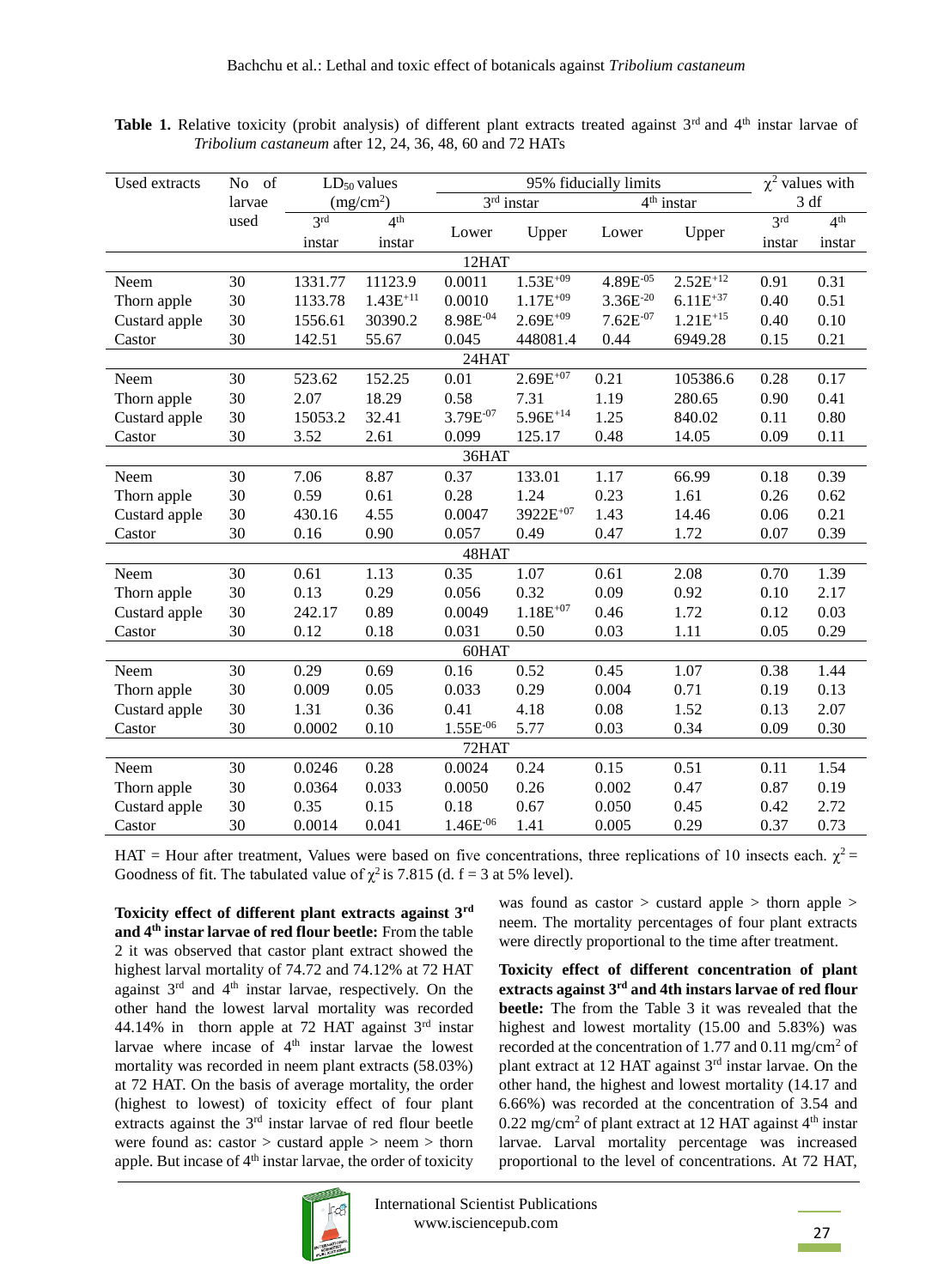the highest larval mortality was recorded 86.19 and 95.46 % at the concentration of 1.77 and 3.54 mg/cm<sup>2</sup> against  $3<sup>rd</sup>$  and  $4<sup>th</sup>$  instars larvae, respectively. But the lowest larval mortality (62.69 and 64.17%) was recorded

at the concentration of 0.11 and 0.22 mg/cm<sup>2</sup> against  $3^{rd}$ and 4th instars larvae, respectively at 72 HAT. There was no insect mortality was noticed at control treatments up to 72 HAT against both the  $3<sup>rd</sup>$  and  $4<sup>th</sup>$  instars larvae.

**Table 2.** Toxicity effect of different plant extracts against 3<sup>rd</sup> and 4<sup>th</sup> instars larvae of *Tribolium castaneum* at different HAT (interaction effects of plant extracts and time)

| Plant extracts used           | Percentage of larval mortality at different time intervals | Average           |         |         |                    |               |           |  |  |  |
|-------------------------------|------------------------------------------------------------|-------------------|---------|---------|--------------------|---------------|-----------|--|--|--|
|                               | 12HAT                                                      | 24HAT             | 36HAT   | 48 HAT  | 60HAT              | <b>72 HAT</b> | mortality |  |  |  |
| $3rd$ instar larvae           |                                                            |                   |         |         |                    |               |           |  |  |  |
| Neem                          | 3.88c                                                      | 5.00 <sub>d</sub> | 23.33c  | 37.78 b | 46.67c             | 66.48 b       | 30.52c    |  |  |  |
| Thorn apple                   | $6.11$ bc                                                  | 8.88c             | 12.22 d | 16.67c  | 32.78 d            | 44.14c        | 20.14d    |  |  |  |
| Custard apple                 | 8.88 b                                                     | 27.22 b           | 39.44 b | 54.44 a | 57.33 b            | 63.59 b       | 41.82 b   |  |  |  |
| Castor                        | 12.78a                                                     | 32.78 a           | 49.38 a | 51.08 a | 64.86 a            | 74.72 a       | 47.60 a   |  |  |  |
| <b>LSD</b>                    | 3.159                                                      | 3.443             | 4.111   | 3.72    | 4.263              | 4.830         | 1.94      |  |  |  |
| CV(%)                         | 59.55                                                      | 27.81             | 19.72   | 13.89   | 12.62              | 11.58         | 8.30      |  |  |  |
| 4 <sup>th</sup> instar larvae |                                                            |                   |         |         |                    |               |           |  |  |  |
| Neem                          | 3.88c                                                      | 13.33c            | 22.22 b | 39.01 b | 45.06 <sub>b</sub> | 58.03 b       | 30.26c    |  |  |  |
| Thorn apple                   | 7.77 <sub>b</sub>                                          | 13.33c            | 24.44 b | 41.67 b | 46.85 b            | 61.73 b       | 32.63c    |  |  |  |
| Custard apple                 | 5.00 <sub>bc</sub>                                         | 18.33 b           | 44.44 a | 51.05 a | 62.97a             | 69.14a        | 41.82 b   |  |  |  |
| Castor                        | 16.67a                                                     | 35.56 a           | 41.67 a | 52.47 a | 66.02 a            | 74.14 a       | 47.75 a   |  |  |  |
| <b>LSD</b>                    | 3.257                                                      | 4.104             | 4.104   | 3.662   | 4.717              | 6.814         | 2.553     |  |  |  |
| CV(%)                         | 58.31                                                      | 30.41             | 18.45   | 11.86   | 12.75              | 15.46         | 10.00     |  |  |  |

 $HAT =$  Hour after treatment. Within column values followed by different letter(s) are significantly different at 5% level of probability by DMRT.

Table 3. Toxicity effect of plant extracts of different concentrations against 3<sup>rd</sup> and 4<sup>th</sup> instars larvae of *Tribolium castaneum* at different HAT.

| <b>Doses</b>                  |                    | Average            |                   |                               |         |                   |                    |  |  |  |
|-------------------------------|--------------------|--------------------|-------------------|-------------------------------|---------|-------------------|--------------------|--|--|--|
| (mg/cm <sup>2</sup> )         | 12HAT              | 24 HAT             | <b>36 HAT</b>     | 48 HAT                        | 60 HAT  | <b>72 HAT</b>     | mortality          |  |  |  |
| 3 <sup>rd</sup> instar larvae |                    |                    |                   |                               |         |                   |                    |  |  |  |
| 1.77                          | 15.00a             | 30.83 a            | 47.96 a           | 59.95 a                       | 73.61 a | 86.19 a           | 52.26 a            |  |  |  |
| 0.88                          | 10.00 <sub>b</sub> | 25.00 <sub>b</sub> | 43.98 a           | 56.41 a                       | 68.10 b | 80.90 ab          | 47.40 b            |  |  |  |
| 0.44                          | 8.33 b             | 20.00c             | 36.39 b           | 50.28 b                       | 61.64 c | 75.05 b           | 41.95c             |  |  |  |
| 0.22                          | 8.33 <sub>b</sub>  | 19.17c             | 32.04 b           | 40.09c                        | 53.54 d | 68.56 c           | 36.96 d            |  |  |  |
| 0.11                          | 5.83 b             | 15.83 c            | 26.20c            | 33.22 d                       | 45.56 e | 62.69c            | 31.56 e            |  |  |  |
| Control                       | 0.00c              | 0.00 <sub>d</sub>  | 0.00 <sub>d</sub> | 0.00e                         | 0.00 f  | 0.00 <sub>d</sub> | 0.00 f             |  |  |  |
| LSD(0.05)                     | 3.869              | 4.217              | 5.035             | 4.560                         | 5.222   | 5.915             | 2.387              |  |  |  |
| CV(%)                         | 59.55              | 27.81              | 19.72             | 13.89                         | 12.62   | 11.58             | 8.30               |  |  |  |
|                               |                    |                    |                   | 4 <sup>th</sup> instar larvae |         |                   |                    |  |  |  |
| 3.54                          | 14.17 a            | 35.83 a            | 56.67 a           | 72.04 a                       | 82.73 a | 95.46 a           | 59.48 a            |  |  |  |
| 1.77                          | $11.6$ ab          | 26.67 b            | 44.17 b           | 62.32b                        | 71.95 b | 84.45 b           | 50.20 <sub>b</sub> |  |  |  |
| 0.88                          | 9.16 <sub>bc</sub> | 21.6 <sub>bc</sub> | 38.33 c           | 51.02c                        | 66.48 b | 78.98 bc          | 44.28 c            |  |  |  |
| 0.44                          | 8.33 bc            | 20.00c             | 33.33c            | 49.35c                        | 59.17 c | 71.48 cd          | 40.28 d            |  |  |  |
| 0.22                          | 6.66c              | 16.67c             | 26.67d            | 41.57d                        | 51.02 d | 64.17 d           | 34.46 e            |  |  |  |
| Control                       | 0.00 d             | 0.00 <sub>d</sub>  | 0.00e             | 0.00e                         | 0.00e   | 0.00e             | 0.00 f             |  |  |  |
| LSD(0.05)                     | 3.989              | 5.027              | 5.027             | 4.485                         | 5.777   | 8.345             | 3.127              |  |  |  |
| CV(%)                         | 58.31              | 30.41              | 18.45             | 11.86                         | 12.75   | 15.46             | 10.00              |  |  |  |

 $HAT =$  Hour after treatment. Within column values followed by different letter(s) are significantly different at 5% level of probability by DMRT

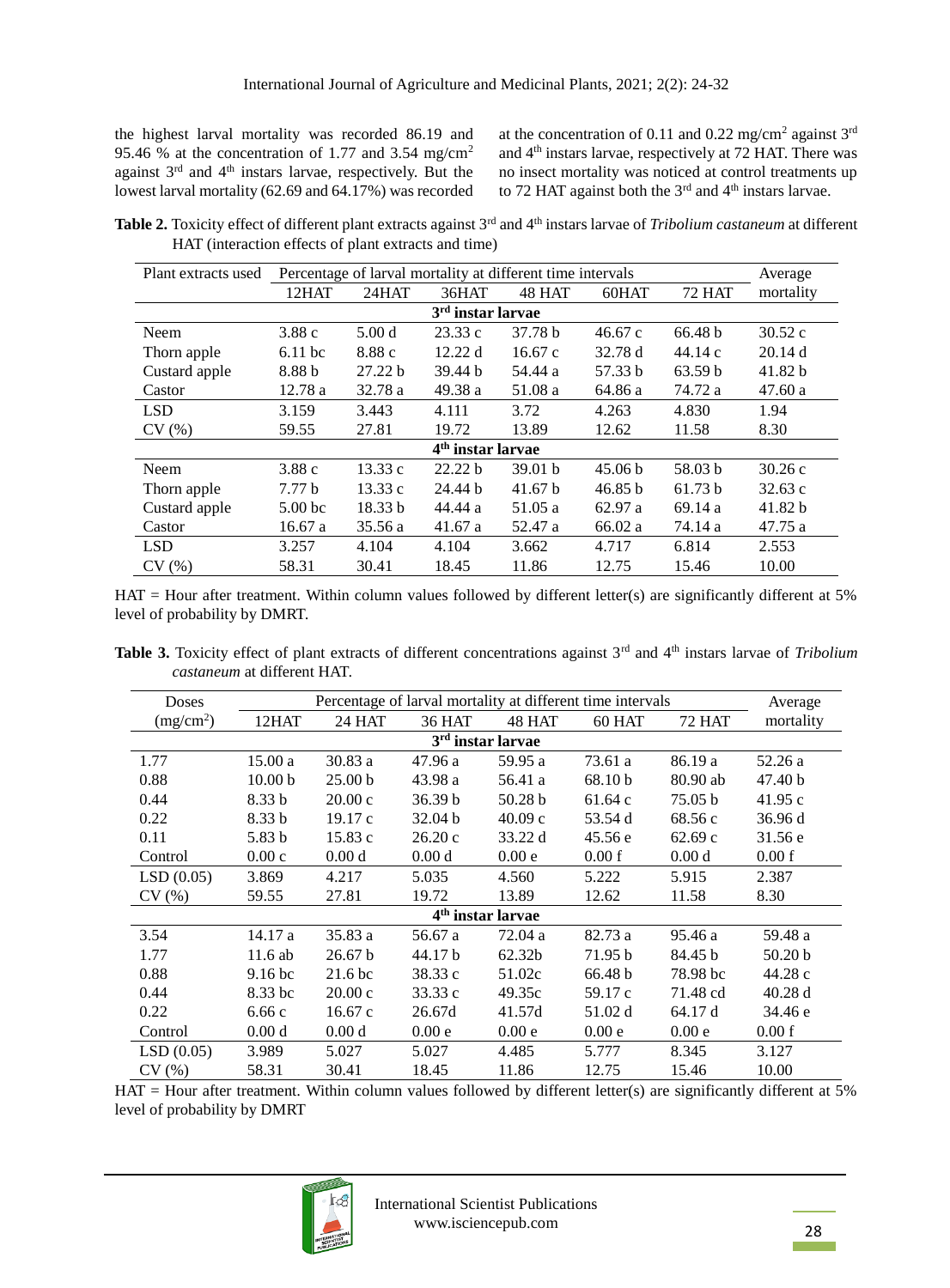From the table 4 it was found that castor plant extracts showed the highest average percent larval mortality  $(66.11\%)$  at the highest dose  $(1.77 \text{ mg/cm}^2)$  which was statistical different from all other plant extract at different concentration level against  $3<sup>rd</sup>$  instar larvae and mortality percent was dose dependent in where the highest larval mortality (96.67%) was recorded in castor plant extracts followed by custard apple (91.07%) and neem (89.26%) plant extracts at the dose of 1.77 mg/cm<sup>2</sup> at 72 HAT which was statistical identical. No larval mortality was noticed at control treatments up to 72 HATs against the  $3<sup>rd</sup>$  instar larvae.

Table 4. Toxicity effect of different plant extracts and their doses against 3<sup>rd</sup> instar larvae of Tribolium castaneum at different HATs (interaction of plant, dose and time)

|                     |           | Percentage of larval mortality at different time intervals |                    |                    |                   |          |                                 |            |
|---------------------|-----------|------------------------------------------------------------|--------------------|--------------------|-------------------|----------|---------------------------------|------------|
| Plant extracts used | Doses     | 12HAT                                                      | 24HAT              | 36HAT              | 48HAT             | 60HAT    | 72HAT                           | mortality  |
|                     | 1.77      | 10.0 bcd                                                   | 10.0 <sub>hi</sub> | 36.6 fgh           | 63.3 cde          | 73.3 abc | 89.26 ab                        | 47.10 e    |
|                     | 0.88      | 3.33 de                                                    | 6.66 hij           | 33.3 ghi           | 56.6 ef           | 66.67 cd | 85.9 abc                        | $42.10$ fg |
|                     | 0.44      | 3.33 de                                                    | 6.66 hij           | 30.0 hij           | 50.0 f            | 60.00 de | 82.59 bc                        | 38.77 gh   |
| Neem                | 0.22      | 3.33 de                                                    | $3.33$ ij          | 23.3 ijk           | 33.3 <sub>g</sub> | 46.67 f  | 75.56 cd                        | 30.93 i    |
|                     | 0.11      | 3.33 de                                                    | $3.33$ ij          | 16.6 kl            | 23.3 <sub>h</sub> | 33.33 hi | 65.56 de                        | 24.26j     |
|                     | 0.00      | 0.00e                                                      | 0.00 i             | $0.00\;\mathrm{m}$ | 0.00i             | 0.00 i   | 0.00 <sub>h</sub>               | 0.001      |
|                     | 1.77      | 10.0 bcd                                                   | 13.3 gh            | $20.0$ jkl         | 23.33h            | 51.85 ef | 67.78 d                         | 31.05i     |
|                     | 0.88      | $10.0$ bcd                                                 | 13.3 gh            | 16.67 kl           | 23.33h            | 44.81 fg | 64.45 de                        | 28.77i     |
|                     | 0.44      | $6.66$ cde                                                 | 10.0 <sub>hi</sub> | 13.33 kl           | 23.33h            | 41.4 fgh | 53.33 ef                        | 24.69j     |
| Thorn apple         | 0.22      | $6.66$ cde                                                 | 10.0 <sub>hi</sub> | 13.33 kl           | 16.67 h           | 34.4 ghi | 46.67 f                         | 21.30j     |
|                     | 0.11      | 3.33 de                                                    | 6.66 hij           | $10.00 \text{ lm}$ | 13.33h            | 24.07i   | 32.59 g                         | 15.00 k    |
|                     | 0.00      | 0.00e                                                      | 0.00j              | $0.00\;\mathrm{m}$ | 0.00i             | 0.00 i   | 0.00 <sub>h</sub>               | 0.001      |
|                     | 1.77      | 16.67 ab                                                   | 53.33 a            | 63.3 abc           | 80.00 a           | 84.26 ab | 91.07 ab                        | 64.78 ab   |
|                     | 0.88      | 10.0 bcd                                                   | 36.6 cd            | 56.67 cd           | 76.67 ab          | 80.09 ab | 81.55 bc                        | 56.94 c    |
|                     | 0.44      | 10.0 bcd                                                   | 26.67 ef           | 43.3 efg           | 66.67 cd          | 67.59 cd | 72.62 cd                        | 47.81 e    |
| Custard apple       | 0.22      | 10.0 bcd                                                   | 26.67 ef           | $40.0$ fgh         | 56.67 ef          | 59.72 de | 67.86 d                         | 43.49 f    |
|                     | 0.11      | 6.66 cde                                                   | $20.0$ fg          | 33.3 ghi           | 46.67 f           | 52.31 ef | 68.45 d                         | 37.91 h    |
|                     | 0.00      | 0.00e                                                      | 0.00j              | $0.00 \text{ m}$   | 0.00i             | 0.00 i   | $0.00\,\ensuremath{\mathrm{h}}$ | $0.00\,1$  |
|                     | 1.77      | 23.33a                                                     | 46.6 ab            | 71.85 a            | 73.1 abc          | 85.00 a  | 96.67 a                         | 66.11 a    |
|                     | 0.88      | 16.67 ab                                                   | 43.3 bc            | 69.26 ab           | 68.9 bcd          | 80.83 ab | 91.67 ab                        | 61.79 b    |
|                     | 0.44      | 13.33 bc                                                   | 36.6 cd            | 58.8 bcd           | 61.1 de           | 77.5 abc | 91.67 ab                        | 56.53 c    |
| Castor              | 0.22      | 13.33 bc                                                   | 36.6 cd            | 51.48 de           | 53.7 ef           | 73.3 abc | 84.1 abc                        | 52.11 d    |
|                     | 0.11      | 10.0 bcd                                                   | 33.3 de            | 44.81 ef           | 49.5 $f$          | 72.5 bc  | 84.1 abc                        | 49.06 de   |
|                     | 0.00      | 0.00e                                                      | 0.00 i             | $0.00 \text{ m}$   | 0.00i             | 0.00 i   | 0.00 <sub>h</sub>               | 0.001      |
|                     | LSD(0.05) | 7.739                                                      | 8.433              | 10.07              | 9.121             | 10.44    | 11.83                           | 3.464      |
|                     | CV(%)     | 59.55                                                      | 27.81              | 19.72              | 13.89             | 12.62    | 11.58                           | 8.30       |

 $HAT =$  Hour after treatment. Within column values followed by different letter(s) are significantly different at 5% level of probability by DMRT

From the table 5 it was obtained that castor plant extracts showed the highest average percent larval mortality  $(68.18\%)$  at the highest dose  $(1.77 \text{ mg/cm}^2)$  which was statistical different ( $p < 0.01$ ). from all other plant extract at different concentration level against 4<sup>th</sup> instar larvae and mortality percent was dose dependent in where the highest larval mortality (96.67%) was recorded in castor plant extracts followed by thorn apple  $(96.30\%)$  and neem  $(96.30\%)$  plant extracts at the dose of 3.54 mg/cm<sup>2</sup> at 72 HAT which was statistical identical. No larval mortality was noticed at control treatments up to 72 HATs against the 4<sup>th</sup> instar larvae.

The present findings are in confirmation with Ara et al  $(2021)$  and Bachchu et al  $(2017)$  where their attempted was larvicidal efficacy of four plant extracts against 5<sup>th</sup> and 6<sup>th</sup> instar larvae of red floor beetle. They found that castor plant extracts was the most toxic against both the 5<sup>th</sup> and 6<sup>th</sup> inatar larvae of red floor beetle with larval mortality was recorded 96.67% at 72 HAT. Our findings are also similar to Singh and Kaur (2016) who found 72% mortality against Musca domestica with methanol extract of R. communis. This is a little bit difference which may be due to insect species. Castor bean contains the alkaloid ricinin, the polyphenolic molecule epicatechin and fatty acids in their leaves (Zahir et al. 2012) all of which have insecticidal properties. The biological activity of castor plant extracts might be attributed to its alkaloid contents such as saponins, lectins, trypsin inhibitor etc. which caused mortality to the larvae (Zahir et al. 2012).

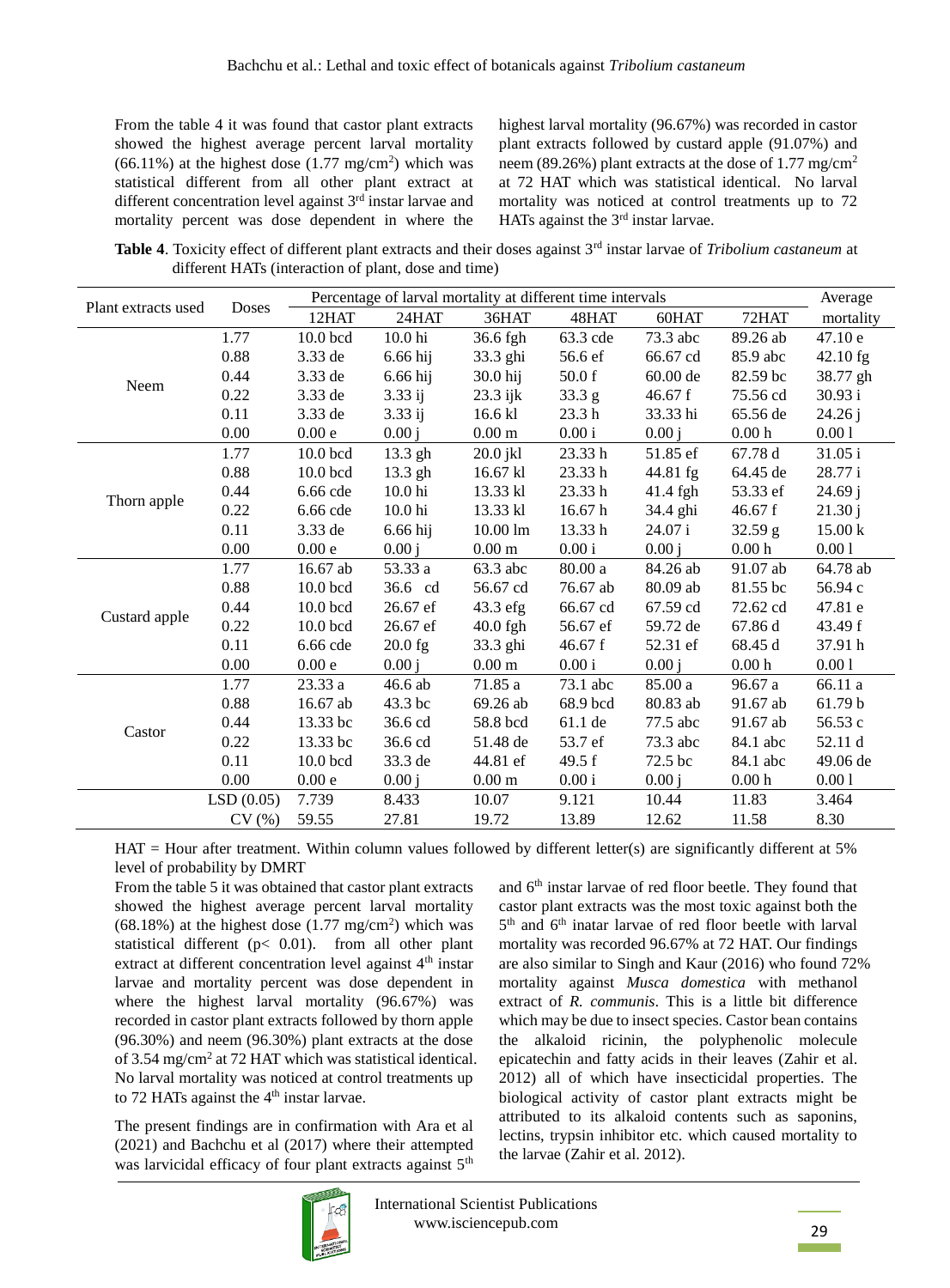|                        |                  | Percentage of larval mortality at different time intervals |                     |            |            |           |          |                      |  |  |
|------------------------|------------------|------------------------------------------------------------|---------------------|------------|------------|-----------|----------|----------------------|--|--|
| Plant extracts<br>used | <b>Doses</b>     | 12HAT                                                      | 24HAT               | 36HAT      | 48HAT      | 60HAT     | 72HAT    | Average<br>mortality |  |  |
|                        | 3.54             | 6.66 def                                                   | 23.33 def           | 40.00 cde  | 65.5 bcd   | 85.56 ab  | 96.30 a  | 52.90 cd             |  |  |
|                        | 1.77             | 6.66 def                                                   | $20.00$ efg         | 33.33 efg  | 61.8 cde   | 60.37 efg | 77.7 abc | 43.33 fgh            |  |  |
|                        | 0.88             | 3.33 ef                                                    | 13.33 fg            | 23.33 ghi  | 37.78 hi   | 53.33 fgh | 70.3 cde | 33.58 ij             |  |  |
| Neem                   | 0.44             | 3.33 ef                                                    | 13.33 fg            | 20.00 hi   | 37.78 hi   | 42.59 h   | 55.56 ef | 28.76 jk             |  |  |
|                        | 0.22             | 3.33 ef                                                    | $10.00$ gh          | 16.67 hi   | 31.11 i    | 28.52 i   | 48.15 f  | 22.96 k              |  |  |
|                        | $\overline{0}$   | 0.00 f                                                     | 0.00 <sub>h</sub>   | 0.00i      | 0.00 i     | 0.00 i    | 0.00 g   | 0.001                |  |  |
|                        | 3.54             | 13.33 cd                                                   | 30.0 cde            | 46.67 bcd  | 66.6 bcd   | 75.1 bcd  | 96.30 a  | 54.69 cd             |  |  |
|                        | 1.77             | 10.00 cde                                                  | 16.67 fg            | 36.67 def  | 56.67 def  | 53.33 fgh | 74.8 bcd | 41.36 gh             |  |  |
|                        | 0.88             | 10.00 cde                                                  | 13.33 fg            | 26.67 fgh  | $50.00$ fg | 53.33 fgh | 71.4 cde | 37.47 hi             |  |  |
| Thorn apple            | 0.44             | 6.667 def                                                  | $10.00$ gh          | 23.33 ghi  | 43.33 gh   | 49.63 gh  | 71.1 cde | 34.01 ij             |  |  |
|                        | 0.22             | $6.667$ def                                                | $10.00$ gh          | 13.33 i    | 33.33 i    | 49.63 gh  | 56.6 def | 28.27 jk             |  |  |
|                        | $\boldsymbol{0}$ | 0.00 f                                                     | 0.00 <sub>h</sub>   | 0.00 i     | 0.00 i     | 0.00j     | 0.00 g   | 0.001                |  |  |
|                        | 3.54             | 6.66 def                                                   | 36.67 bc            | 70.00a     | 81.85 a    | 85.19 ab  | 92.59 ab | 62.16 ab             |  |  |
|                        | 1.77             | $6.66$ def                                                 | 23.33 def           | 53.33 b    | 60.37 def  | 81.4 abc  | 88.8 abc | 52.35 cde            |  |  |
|                        | 0.88             | 6.66 def                                                   | $20.00$ efg         | 53.33 b    | 57.04 def  | 77.78 bc  | 81.4 abc | 49.38 def            |  |  |
| Custard apple          | 0.44             | 6.66 def                                                   | 16.67 fg            | 46.67 bcd  | 57.04 def  | 70.3 cde  | 77.7 abc | 45.86 efg            |  |  |
|                        | 0.22             | 3.33 ef                                                    | 13.33 fg            | 43.3 bcde  | $50.00$ fg | 62.97 def | 74.0 bce | $41.17$ gh           |  |  |
|                        | $\overline{0}$   | 0.00 f                                                     | 0.00 <sub>h</sub>   | 0.00j      | 0.00 i     | 0.00j     | 0.00 g   | 0.001                |  |  |
|                        | 3.54             | 30.00 a                                                    | 53.33 a             | 70.00a     | 74.08 ab   | 85.00 ab  | 96.67 a  | 68.18 a              |  |  |
|                        | 1.77             | 23.33 ab                                                   | 46.67 ab            | 53.33 b    | 70.37 bc   | 92.59 a   | 96.30 a  | 63.77 a              |  |  |
| Castor                 | 0.88             | 16.67 bc                                                   | 40.00 <sub>bc</sub> | $50.00$ bc | 59.26 def  | 81.4 abc  | 92.59 ab | 56.67 bc             |  |  |
|                        | 0.44             | 16.67 bc                                                   | $40.00$ bc          | 43.3 bcde  | 59.26 def  | 74.0 bcd  | 81.4 abc | 52.47 cde            |  |  |
|                        | 0.22             | 13.33 cd                                                   | 33.33 cd            | 33.33 efg  | 51.85 efg  | 62.96 def | 77.7 abc | 45.43 fg             |  |  |
|                        | $\theta$         | 0.00 f                                                     | $0.00\ \mathrm{h}$  | 0.00j      | 0.00j      | 0.00j     | 0.00 g   | $0.00\ 1$            |  |  |
|                        | LSD(0.05)        | 7.977                                                      | 10.05               | 10.05      | 8.970      | 11.55     | 16.69    | 6.255                |  |  |
|                        | CV(%)            | 58.31                                                      | 30.41               | 18.45      | 11.86      | 12.75     | 15.46    | 10.00                |  |  |

Table 5. Toxicity effect of different plant extracts and their doses against 4<sup>th</sup> instar larvae of Tribolium castaneum at different HAT (interaction of plant, dose and time)

 $HAT =$  Hour after treatment. Within column values followed by different letter(s) are significantly different at 5% level of probability by DMRT

## **CONCLUSION**

It is concluded that the botanicals used in the present study had different level of toxic effect on 3<sup>rd</sup> and 4<sup>th</sup> larval instar of T. castaneum. Among the tested plants, castor extracts showed the highest toxic effect. High mortality percentage depends on high dose of plant extract and time. The larvicideal potential of indigenous plant extracts against T. castaneum has good prospects. Moreover, additional studies have required to developed appropriate formulation and application method of plant based pesticides against stored product pests.

#### **REFERENCES**

Abbott WS. 1987. A method of computing the effectiveness of an insecticide. Journal of the American Mosquito Control Association. 3(2): 302-303.

- Ara K, Ara R, Uddin MN, Moniruzzaman M and Bachchu MAA, 2021. Potential of four indigenous plant extracts against the red flour **Tribolium** castaneum beetle. (Herbst) (Coleoptera: Tenebrionidae). International Journal of Agriculture and Medicinal Plants.  $2(1): 1-9.$
- Ara R, Bachchu MAA, Kulsum O and Sarker Z. 2015. Larvicidal efficacy of some indigenous plant extracts against epilachna beetle, Epilachna vigintioctopunctata  $(fab.)$ (Coleoptera: Coccinellidae). Bangladesh Journal of Agricultural Research.  $40(3)$ :  $451 - 463$ .
- Bachchu MAA, Ara K, Uddin MN and Ara R. 2017. Larvicidal efficacies of four indigenous extracts against red flour beetle, plant Tribolium castaneum (Herbst) (Coleoptera: Tenebrionidae). Journal of Asiatic Society of

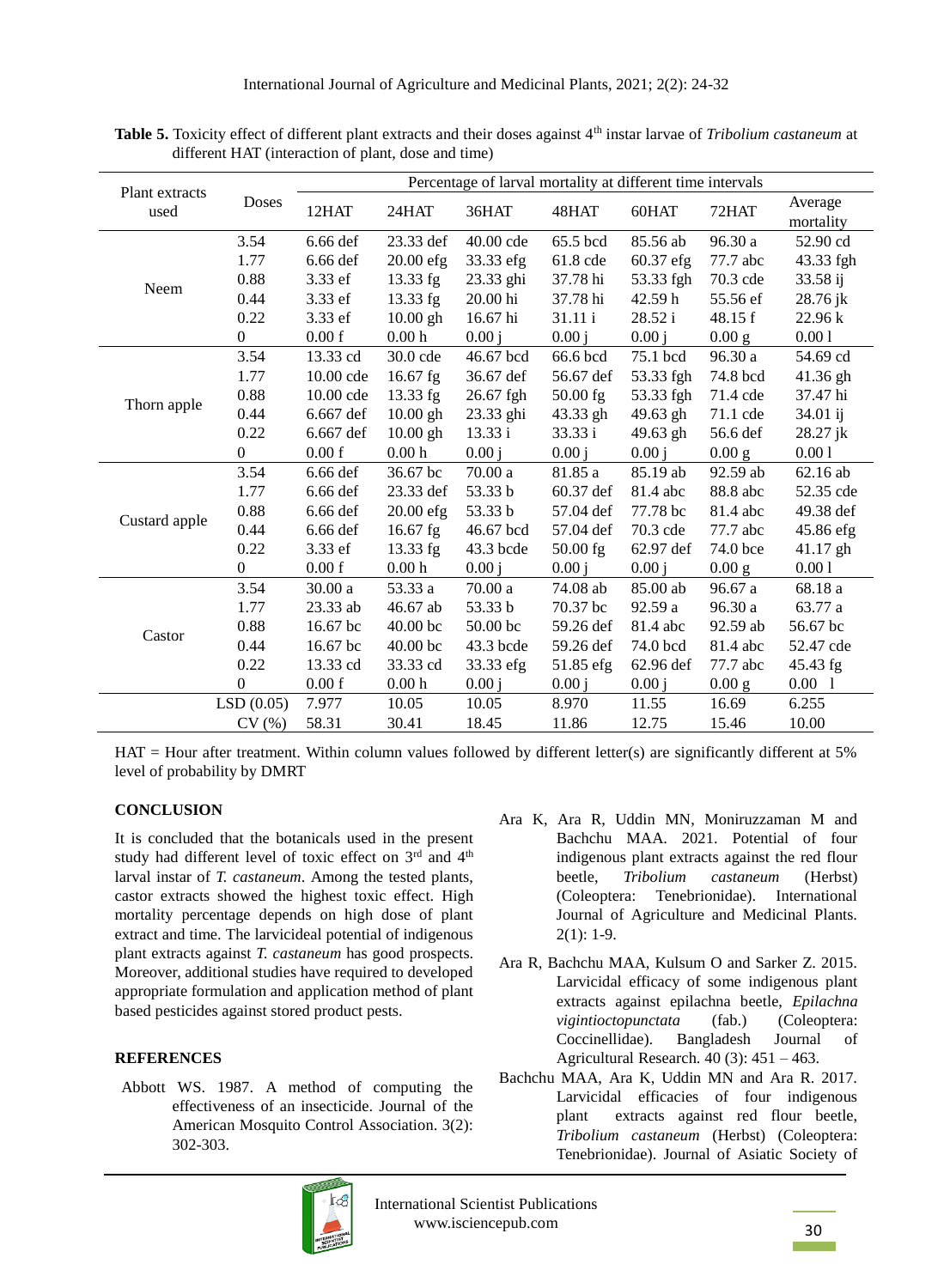Bangladesh (Science). 43 (2): 223-232.

- Basheer AGM. 2014. Ricinus communis (castor) as larvicide on *Anopheles arabiensis* Patton. International Journal of Advance Pharmaceutical Biological Chemistry. 3(2): 319–328.
- Busvine JR. 1971. A critical review of the techniques for test in insecticides. Communication of Agricultutal Bureau, (CAB) London, U. K., pp. 263–288.
- Grunwald S, Fast A, Mülle K, Boll M, Kler A and Bonnlander B. 2014. Feeding a grape seed extract extends the survival of the red flour beetle *Tribolium castaneum* under heat-stress depending on nrf-2, jnk-1, and foxo-1 homologous genes but independent of catechin monomers. Nutrition and Medicine. 2(1): 415-422.
- Haq T, Usmani NF and Abbas T. 2005. Screening of plant leaves as grain protectants against *Tribolium castaneum* during storage. Pakistan Journal of Botany. 37: 149–15.
- Hill DS. 2002. Pests of stored foodstuffs and their control. Kluwer Academic Publishers, Netherlands. p. 215.
- Joel OO. 2015. Efficacy of selected plant extracts against *Tribolium castaneum* Herbst in stored groundnut (*Arachis hypogaea* L.). African Journal of Plant Science*.* 9(2): 90–96.
- Khan AR and Selman BJ. 1981. Some techniques for minimizing the difficulties in egg counting in *Tribolium castaneum* (Herbst). The Entomologist's Record and Journal of Variation. 93: 36–37.
- Kismot A, Ara R, Uddin MN, Moniruzzaman M and Bachchu MAA. 2021. Potential of four indigenous plant extracts against the red flour beetle, *Tribolium castaneum* (Herbst) (Coleoptera: Tenebrionidae). International Journal of Agricuylture and Medicinal Plants.  $2(1): 1-9.$
- Mishra BB, Tripathi SP and Tripathi CPM. 2012. Response of *Tribolium Castaneum* (Coleoptera: Tenebrionidae) and *Sitophilus oryzae* (Coleoptera: Curculionidae) to potential insecticide derived from essential oil of *Mentha arvensis* leaves. Biological Agriculture and Horticulture*.* 28: 34-40.
- Mondal KAMSH. 1984. Effects of methylquinone, aggregation pheromone and pirimiphosmethyl

on larval growth of *Tribolium castaneum* (Herbst). Ph. D. thesis, University of Newcastle upon tyne U.K., p. 259.

- Mondal KAMSH. 1994. Flour beetles, *Tribolium spp*. (Coleopteran: Tenebrionidae) as pests and their control. Agricultural Zoology Reviews. 6: 95-119.
- Norman KNT. 2000. The persistence of methyl bromide residues in rice, dried fruit, seeds and nuts following laboratory fumigation. Pest Management Science. 56: 154-158.
- Papachristos DP and Stamopoulos DC. 2002. Repellent, toxic and reproduction inhibitory effects of essential oil vapours on *Acanthoscelides obtectus* (Say) (Coleoptera: Bruchidae). Journal of Stored Products Research. 38: 117–128.
- Park T. 1962. Beetles, competition and population. Science. 138: 1369–1375.
- Park T and Frank MB. 1948. The fecundity and development of the flour beetles, *Tribolium confusum* and *Tribolium castaneum* at three constant temperatures. Ecology. 29: 368-375.
- Rahman MM, Islam W and Ahmed KN. 2009. Functional response of the predator *Xylocoris flavipes* to three stored product insect pests. International Journal of Agriculture and Biology. 11: 316–320.
- Rajendran S and Sriranjini V. 2008. Plant products as fumigants for storedproduct insect control. Journal of Stored Products Research*.* 44: 126-135.
- Ramos-Lopez MA, Gonzalez-Chavez MM, Cardenas-Ortega NC, Zavala-Sanchez MA and Perez GS. 2012. Activity of the main fatty acid components of the hexane leaf extract of *R. communis* against *Spodoptera. frugiperda*. African Journal of Biotechnology. 11: 4274–4278.
- Singh A and Kaur J. 2016. Toxicity of leaf extracts of *Ricinus communis* L. (Euphorbiaceace) against the third instar larvae of *Musca domestica* L. (Diptera: Muscidae). American Journal of Bio Science. 4(3-1): 5-10.
- Talukder FA, Islam MS, Hossain MS, Rahman MA and Alam MN. 2004. Toxicity effects of botanicals and synthetic insecticides on *Tribolium Castaneum* (Herbst) and *Rhyzopertha dominica* (F.). Bangladesh Journal of Environmental Science. 10(2): 365-371.